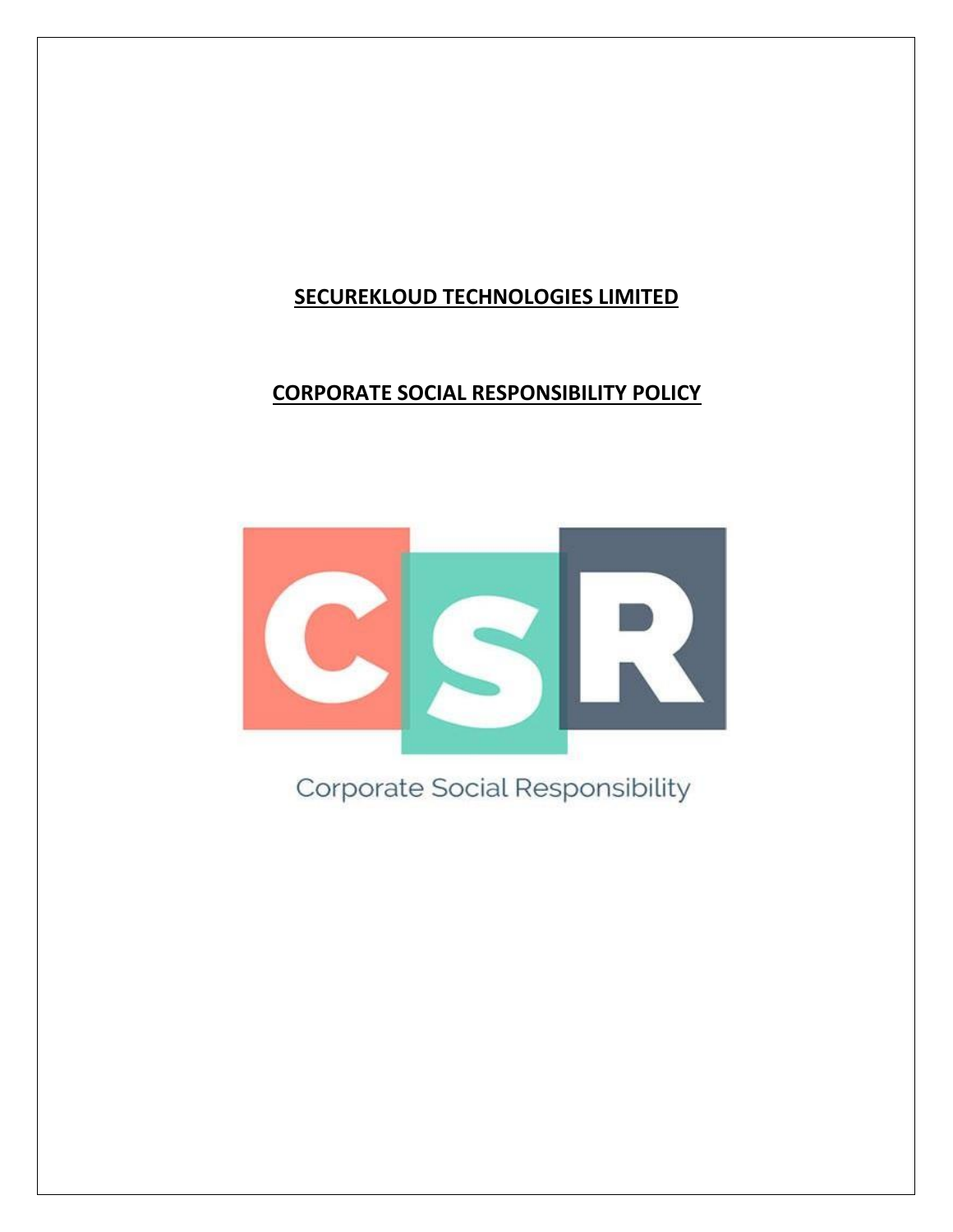# **CORPORATE SOCIAL RESPONSIBILITY POLICY**

In compliance with Section 135 of the Companies Act, 2013 ("the Act") read with rules notified in this regard the Board of Directors of the Company have adopted the following policy and procedures with respect to CORPORATE SOCIAL RESPONSIBILITY ("the Policy"), a corporate initiative to assess and take responsibility for the company's effects on the environment and impact on social welfare.

The Company's focus has always been to contribute to the sustainable development of the society and environment, and to make our planet a better place for future generations.

#### **CSR VISION STATEMENT** – "*Harmony with People, Society and Environment*"

The Company's policy is not only to help people by providing facilities for health, education, civic amenities etc. but also to create opportunities for development of skills, employment including self-employment, to promote greater environmental responsibilities, to reach out to the underserved individuals around the country and encourage the development and diffusion of environmentally friendly technologies for sustainable development.

Any amendments/modifications to the policy shall be promptly displayed on the website of the Company from time to time.

#### **DEFINITIONS**

**"Act"** means the Companies Act, 2013 and the Rules prescribed thereunder, including any statutory amendment or modification thereof.

**"Annexure"** means the Annexure appended to these rules;

**"Corporate Social Responsibility (CSR)"** means and includes but is not limited to

(i) Projects or programs relating to activities specified in Schedule VII to the Act or

(ii) Projects or programs relating to activities undertaken by the board of directors of a company (Board) in pursuance of recommendations of the CSR Committee of the Board as Per declared CSR Policy of the company subject to the condition that such policy will cover subjects enumerated in Schedule Vll of the Act.

**"CSR Committee"** means the Corporate Social Responsibility Committee of the Board referred to in section 135 of the Act

**"CSR Policy"** relates to the activities to be undertaken by the company as specified in Schedule VII to the Act and the expenditure thereon, excluding activities undertaken in pursuance of normal course of business of a company.

**"Net profit"** means the net profit of a company as per its financial statement prepared in accordance with Section 198 of the Companies Act, 2013.

Words and expressions used and not defined in these rules but defined in the Act shall have the same meanings respectively assigned to them in the Act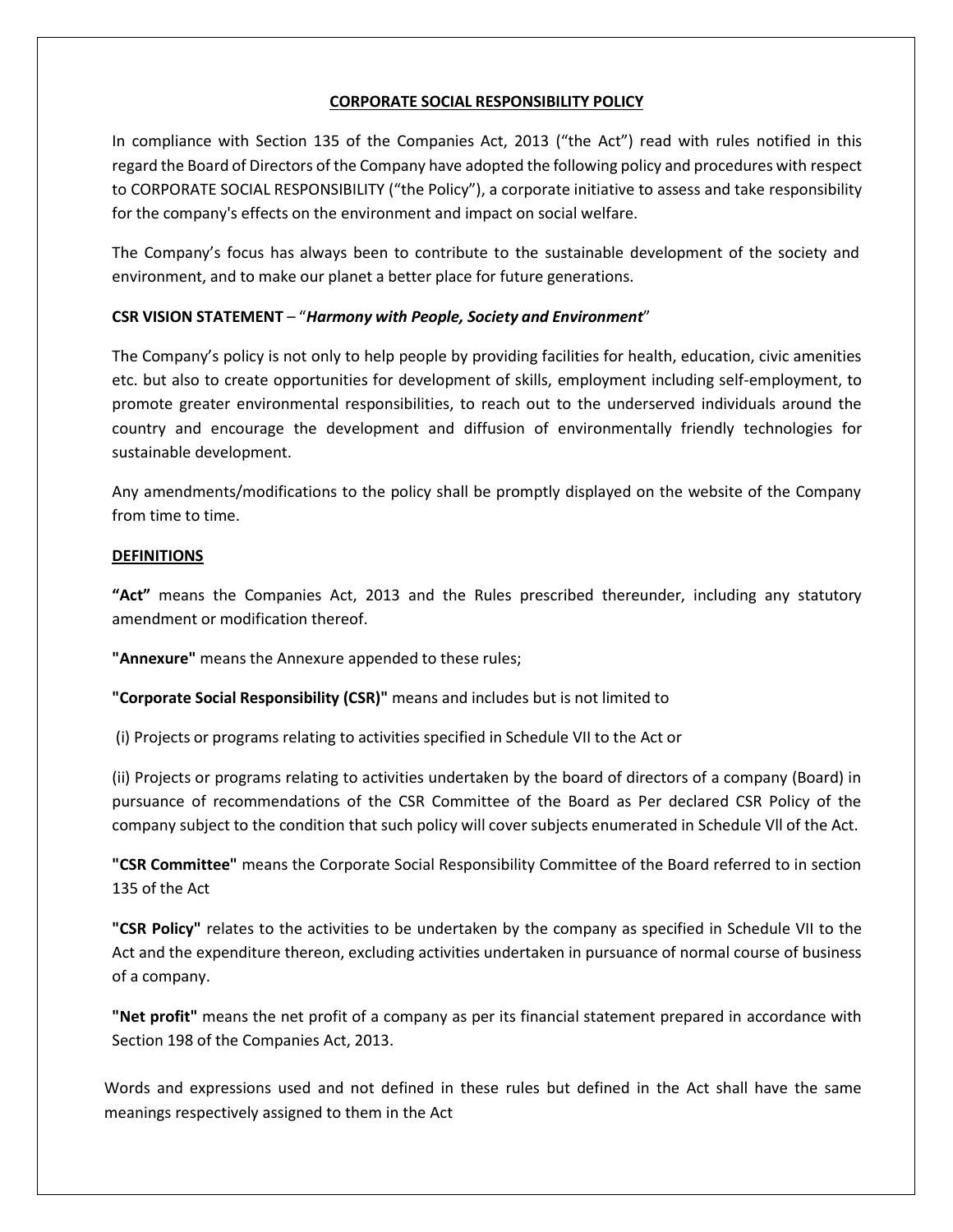# **OBJECTIVE**

.

The main objective of the CSR Policy is to lay down guidelines for 8K Miles Software Services Limited (hereinafter referred to as 'the Company') to make CSR as one of the key focus areas to adhere toCompany's global interest in environment and society that focuses on making a positive contribution to society through effective impact and sustainable development programs.

This Policy covers the proposed CSR activities to be undertaken by the Company and ensuring that they are in line with Schedule VII of the Act as amended from time to time.

# **CORPORATE SOCIAL RESPONSIBILITY COMMITTEE**

The Members of CSR shall be appointed by the Board of Directors of the Company which must consist of at least three or more Directors, out of which at least one director shall be an independent director. Accordingly, the constitution of CSR Committee formed by the Company is as follows:

| SNO | Name of the Member       | Designation          | Role in Committee |
|-----|--------------------------|----------------------|-------------------|
|     | Babita Singaram          | Independent Director | Chairperson       |
|     | Dinesh Raja Punniamurthy | Independent Director | Member            |
|     | Ravichandran S           | Whole-time Director  | Member            |

#### **RESPONSIBILITIES OF THE COMMITTEE**

The Responsibilities of the CSR Committee include:

(a) formulate and recommend to the Board, a Corporate Social Responsibility Policy which shall indicate the activities to be undertaken by the company as specified in Schedule VII;

(b) recommend the amount of expenditure to be incurred on the activities referred to in clause (a); and

(c) monitor the Corporate Social Responsibility Policy of the company from time to time.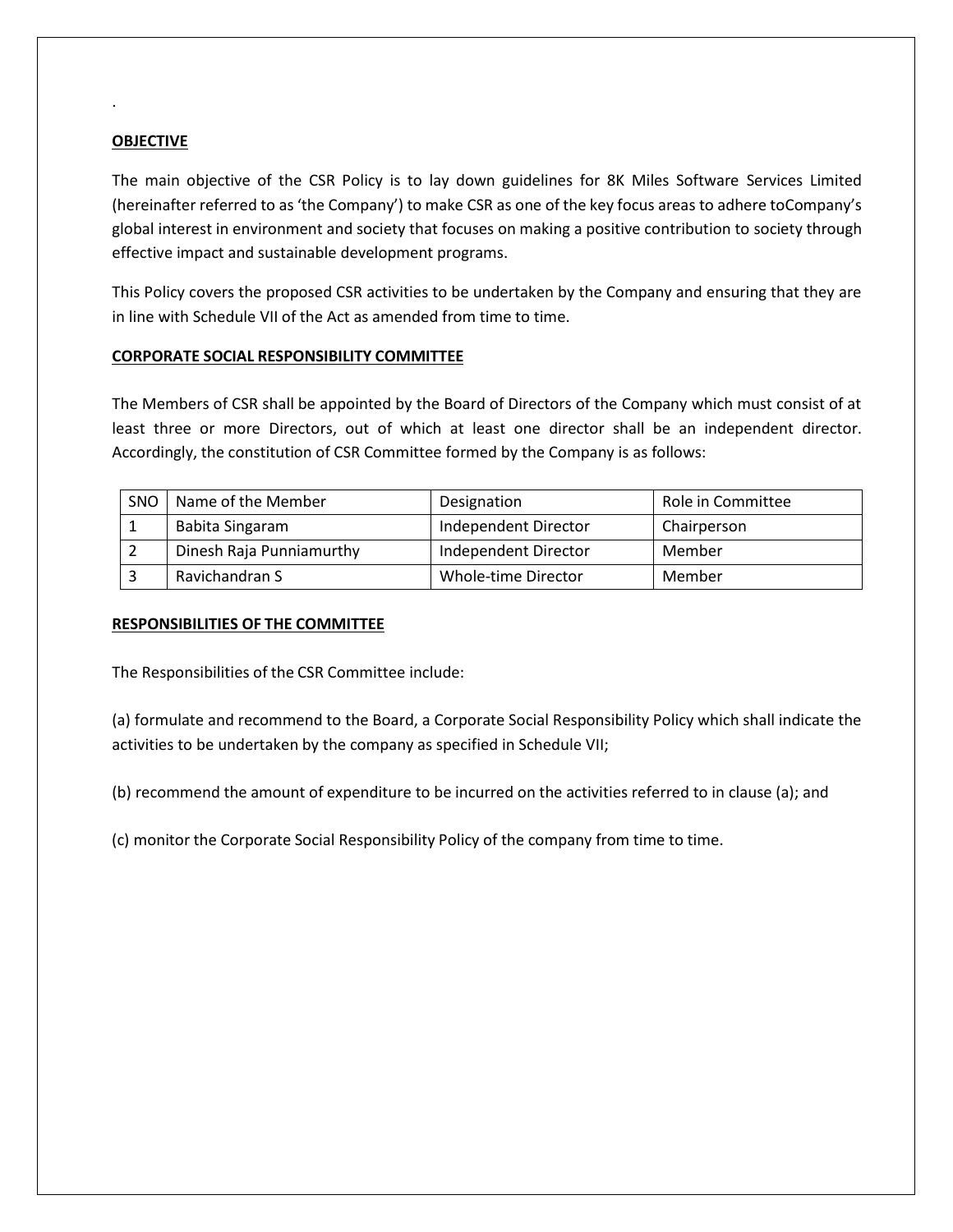#### **CSR EXPENDITURE**

The Companies Act, 2013 prescribes that the companies which meet the criteria specified U/s. Sec. 135 of the Act, shall allocate 2 % of the average net profits (calculated as per Sec. 198) during the three immediately preceding financial years to be spent on CSR Activitiesthat fall under the categories specified under Schedule VII of the Act.

CSR expenditure shall include all expenditure including contribution to corpus, or on projects or programs relating to CSR activities approved by the Board on the recommendation of its CSR Committee but does not include any expenditure on an item not in conformity or not in line with activities which fall within the purview of Schedule VII of the Act.

# **CSR ACTIVITIES**

Activities which may be included by companies in their Corporate Social Responsibility Policies Activities relating to:

- (i) Eradicating hunger, poverty and malnutrition, promoting health care including preventive health care and sanitation including contribution to the Swach Bharat Kosh set-up by the Central Government for the promotion of sanitation and making available safe drinking water.
- (ii) promoting education, including special education and employment enhancing vocation skills especially among children, women, elderly and the differently abled and livelihood enhancement projects.
- (iii) promoting gender equality, empowering women, setting up homes and hostels for women and orphans; setting up old age homes, day care centers and such other facilities for senior citizens and measures for reducing inequalities faced by socially and economically backward groups.
- (iv) ensuring environmental sustainability, ecological balance, protection of flora and fauna, animal welfare, agroforestry, conservation of natural resources and maintaining quality of soil, air and water including contribution to the Clean Ganga Fund set-up by the Central Government for rejuvenation of river Ganga.
- (v) protection of national heritage, art and culture including restoration of buildings and sites of historical importance and works of art; setting up public libraries; promotion and development of traditional art and handicrafts.
- (vi) measures for the benefit of armed forces veterans, war widows and their dependents; Central Armed Police Forces (CAPF) and Central Para Military Forces (CPMF) veterans, and their dependents including widows
- (vii) training to promote rural sports, nationally recognised sports, paralympic sports and olympic sports
- (viii) contribution to the Prime Minister's National Relief Fund or Prime Minister's Central Assistance and Relief in Emergency Situations Fund (PM CARES Fund) or any other fund set up by the Central Government for socio-economic development and relief and welfare of the Scheduled Castes, the Schedule Tribes, other backward classes, minorities and women